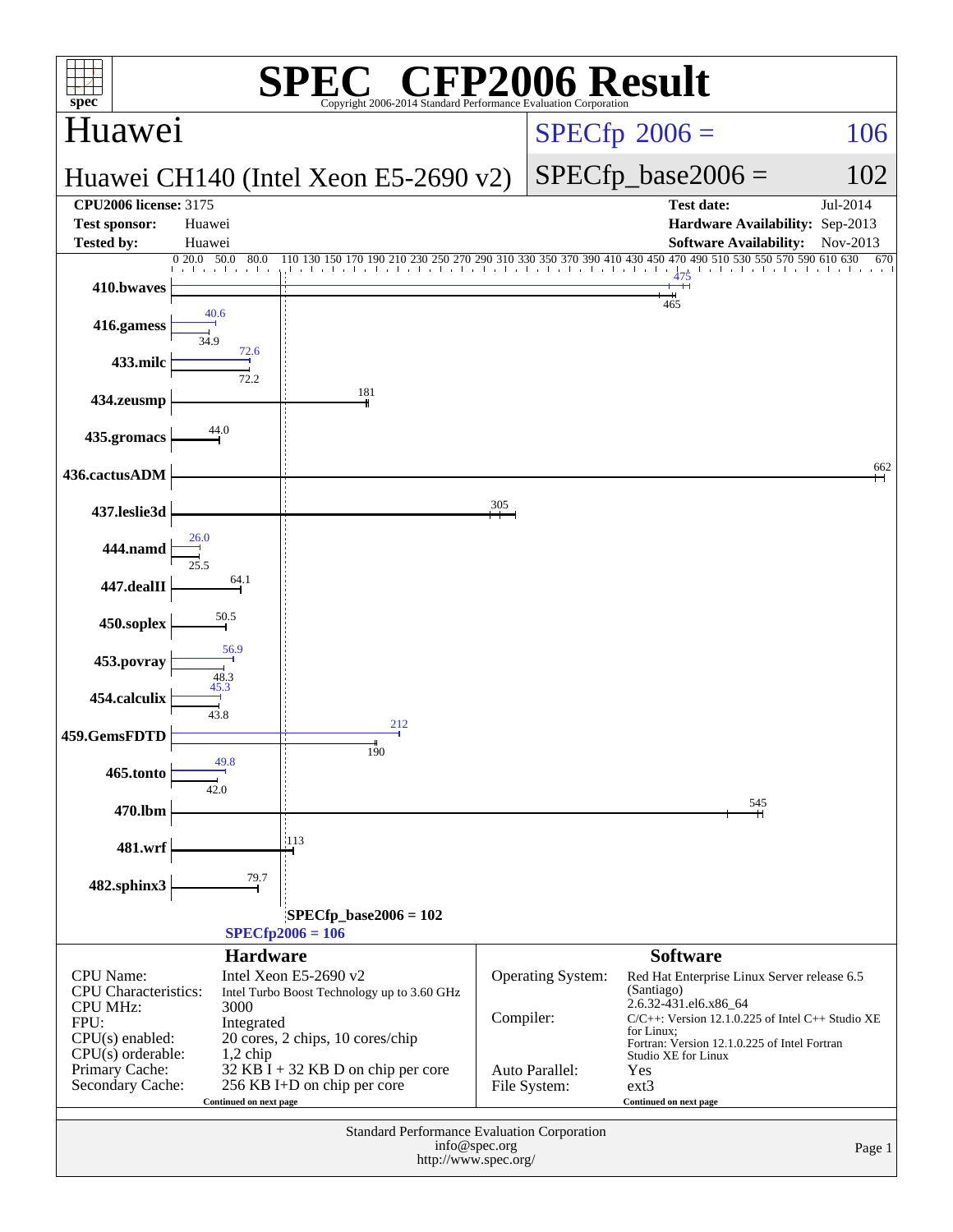

#### Huawei

#### $SPECfp2006 = 106$  $SPECfp2006 = 106$

Huawei CH140 (Intel Xeon E5-2690 v2)

## $SPECfp\_base2006 = 102$

| <b>CPU2006 license: 3175</b>                                               |                                                                                                                               | <b>Test date:</b>                                                                  | $Jul-2014$                                                    |            |
|----------------------------------------------------------------------------|-------------------------------------------------------------------------------------------------------------------------------|------------------------------------------------------------------------------------|---------------------------------------------------------------|------------|
| <b>Test sponsor:</b>                                                       | Huawei                                                                                                                        |                                                                                    | Hardware Availability: Sep-2013                               |            |
| <b>Tested by:</b>                                                          | Huawei                                                                                                                        |                                                                                    | <b>Software Availability:</b>                                 | $Nov-2013$ |
| L3 Cache:<br>Other Cache:<br>Memory:<br>Disk Subsystem:<br>Other Hardware: | $25 \text{ MB I+D}$ on chip per chip<br>None<br>128 GB (8 x 16 GB 2Rx4 PC3-14900R-13, ECC)<br>1 X 500 GB SATA 7200RPM<br>None | <b>System State:</b><br><b>Base Pointers:</b><br>Peak Pointers:<br>Other Software: | Run level 3 (multi-user)<br>$64$ -bit<br>$32/64$ -bit<br>None |            |

| <b>Results Table</b>                                                                                     |                |              |                |       |                |       |                |              |                |              |                |              |
|----------------------------------------------------------------------------------------------------------|----------------|--------------|----------------|-------|----------------|-------|----------------|--------------|----------------|--------------|----------------|--------------|
|                                                                                                          | <b>Base</b>    |              |                |       | <b>Peak</b>    |       |                |              |                |              |                |              |
| <b>Benchmark</b>                                                                                         | <b>Seconds</b> | <b>Ratio</b> | <b>Seconds</b> | Ratio | <b>Seconds</b> | Ratio | <b>Seconds</b> | <b>Ratio</b> | <b>Seconds</b> | <b>Ratio</b> | <b>Seconds</b> | <b>Ratio</b> |
| 410.bwayes                                                                                               | 29.0           | 468          | 30.0           | 453   | 29.2           | 465   | 29.4           | 462          | 28.6           | 475          | 28.2           | 482          |
| 416.gamess                                                                                               | 562            | 34.9         | 562            | 34.9  | 562            | 34.8  | 482            | 40.6         | 482            | 40.6         | 483            | 40.6         |
| $433$ .milc                                                                                              | 127            | 72.2         | 127            | 72.1  | 127            | 72.2  | 127            | 72.4         | 126            | 72.6         | 126            | 72.6         |
| 434.zeusmp                                                                                               | 49.8           | 183          | 50.4           | 180   | 50.2           | 181   | 49.8           | 183          | 50.4           | 180          | 50.2           | <u>181</u>   |
| 435.gromacs                                                                                              | 161            | 44.5         | 162            | 44.0  | 162            | 44.0  | 161            | 44.5         | 162            | 44.0         | 162            | 44.0         |
| 436.cactusADM                                                                                            | 18.3           | 654          | 18.1           | 662   | 18.1           | 662   | 18.3           | 654          | 18.1           | 662          | 18.1           | 662          |
| 437.leslie3d                                                                                             | 30.8           | 305          | 29.4           | 319   | 31.8           | 295   | 30.8           | 305          | 29.4           | 319          | 31.8           | 295          |
| 444.namd                                                                                                 | 314            | 25.5         | 314            | 25.5  | 314            | 25.5  | 309            | 25.9         | 309            | 26.0         | 309            | 26.0         |
| 447.dealII                                                                                               | 179            | 64.0         | 178            | 64.1  | 178            | 64.1  | 179            | 64.0         | 178            | 64.1         | 178            | 64.1         |
| 450.soplex                                                                                               | 166            | 50.2         | 165            | 50.6  | 165            | 50.5  | 166            | 50.2         | 165            | 50.6         | 165            | 50.5         |
| 453.povray                                                                                               | 110            | 48.4         | 110            | 48.3  | 110            | 48.3  | 92.9           | 57.2         | 94.2           | 56.5         | 93.4           | 56.9         |
| 454.calculix                                                                                             | 188            | 43.8         | 188            | 43.8  | 188            | 43.8  | 182            | 45.3         | 182            | 45.2         | 182            | 45.3         |
| 459.GemsFDTD                                                                                             | 56.2           | 189          | 55.8           | 190   | 55.6           | 191   | 50.3           | 211          | 50.1           | 212          | 50.1           | 212          |
| 465.tonto                                                                                                | 234            | 42.0         | 235            | 42.0  | 233            | 42.2  | 197            | 50.0         | 198            | 49.6         | 197            | 49.8         |
| 470.1bm                                                                                                  | 26.6           | 516          | 25.0           | 549   | 25.2           | 545   | 26.6           | 516          | 25.0           | 549          | 25.2           | 545          |
| 481.wrf                                                                                                  | 99.3           | 113          | 98.5           | 113   | 98.4           | 113   | 99.3           | 113          | 98.5           | 113          | 98.4           | 113          |
| $482$ .sphinx $3$                                                                                        | 245            | 79.5         | 245            | 79.7  | 243            | 80.3  | 245            | 79.5         | 245            | 79.7         | 243            | 80.3         |
| Results appear in the order in which they were run. Bold underlined text indicates a median measurement. |                |              |                |       |                |       |                |              |                |              |                |              |

#### **[Operating System Notes](http://www.spec.org/auto/cpu2006/Docs/result-fields.html#OperatingSystemNotes)**

Stack size set to unlimited using "ulimit -s unlimited"

#### **[Platform Notes](http://www.spec.org/auto/cpu2006/Docs/result-fields.html#PlatformNotes)**

 BIOS configuration: Set Power Efficiency Mode to Custom Set Hyper-Threading to Disabled Baseboard Management Controller used to adjust the fan speed to 100% Sysinfo program /spec/config/sysinfo.rev6800 \$Rev: 6800 \$ \$Date:: 2011-10-11 #\$ 6f2ebdff5032aaa42e583f96b07f99d3 running on localhost Tue Jul 1 22:03:16 2014

 This section contains SUT (System Under Test) info as seen by some common utilities. To remove or add to this section, see: Continued on next page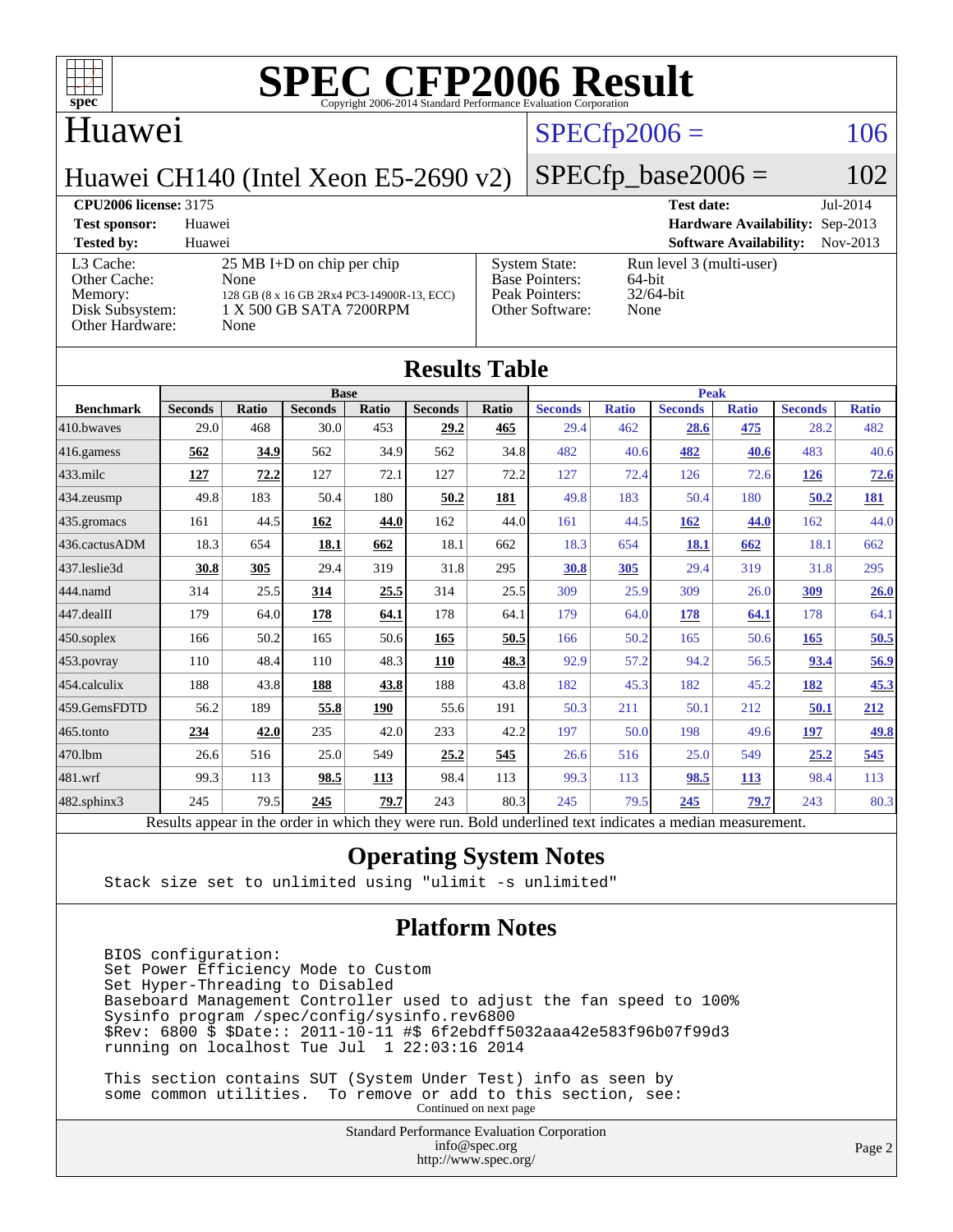

#### Huawei

 $SPECTp2006 = 106$ 

Huawei CH140 (Intel Xeon E5-2690 v2)

**[Tested by:](http://www.spec.org/auto/cpu2006/Docs/result-fields.html#Testedby)** Huawei **[Software Availability:](http://www.spec.org/auto/cpu2006/Docs/result-fields.html#SoftwareAvailability)** Nov-2013

**[CPU2006 license:](http://www.spec.org/auto/cpu2006/Docs/result-fields.html#CPU2006license)** 3175 **[Test date:](http://www.spec.org/auto/cpu2006/Docs/result-fields.html#Testdate)** Jul-2014 **[Test sponsor:](http://www.spec.org/auto/cpu2006/Docs/result-fields.html#Testsponsor)** Huawei **[Hardware Availability:](http://www.spec.org/auto/cpu2006/Docs/result-fields.html#HardwareAvailability)** Sep-2013

 $SPECTp\_base2006 = 102$ 

#### **[Platform Notes \(Continued\)](http://www.spec.org/auto/cpu2006/Docs/result-fields.html#PlatformNotes)**

 <http://www.spec.org/cpu2006/Docs/config.html#sysinfo> From /proc/cpuinfo model name : Intel(R) Xeon(R) CPU E5-2690 v2 @ 3.00GHz 2 "physical id"s (chips) 20 "processors" cores, siblings (Caution: counting these is hw and system dependent. The following excerpts from /proc/cpuinfo might not be reliable. Use with caution.) cpu cores : 10 siblings : 10 physical 0: cores 0 1 2 3 4 8 9 10 11 12 physical 1: cores 0 1 2 3 4 8 9 10 11 12 cache size : 25600 KB From /proc/meminfo<br>MemTotal: 132105632 kB HugePages\_Total: 0<br>Hugepagesize: 2048 kB Hugepagesize: /usr/bin/lsb\_release -d Red Hat Enterprise Linux Server release 6.5 (Santiago) From /etc/\*release\* /etc/\*version\* redhat-release: Red Hat Enterprise Linux Server release 6.5 (Santiago) system-release: Red Hat Enterprise Linux Server release 6.5 (Santiago) system-release-cpe: cpe:/o:redhat:enterprise\_linux:6server:ga:server uname -a: Linux localhost 2.6.32-431.el6.x86\_64 #1 SMP Sun Nov 10 22:19:54 EST 2013 x86\_64 x86\_64 x86\_64 GNU/Linux

run-level 3 Jul 1 16:39

 SPEC is set to: /spec Filesystem Type Size Used Avail Use% Mounted on /dev/sda2 ext3 455G 83G 349G 20% / Additional information from dmidecode: Memory: 8x Samsung M393B2G70BH0-CMA 16 GB 1866 MHz 2 rank

(End of data from sysinfo program)

#### **[General Notes](http://www.spec.org/auto/cpu2006/Docs/result-fields.html#GeneralNotes)**

```
Environment variables set by runspec before the start of the run:
KMP_AFFINITY = "granularity=fine,compact,0,1"
LD_LIBRARY_PATH = "/spec/libs/32:/spec/libs/64"
OMP NUM THREADS = "20"
```
Continued on next page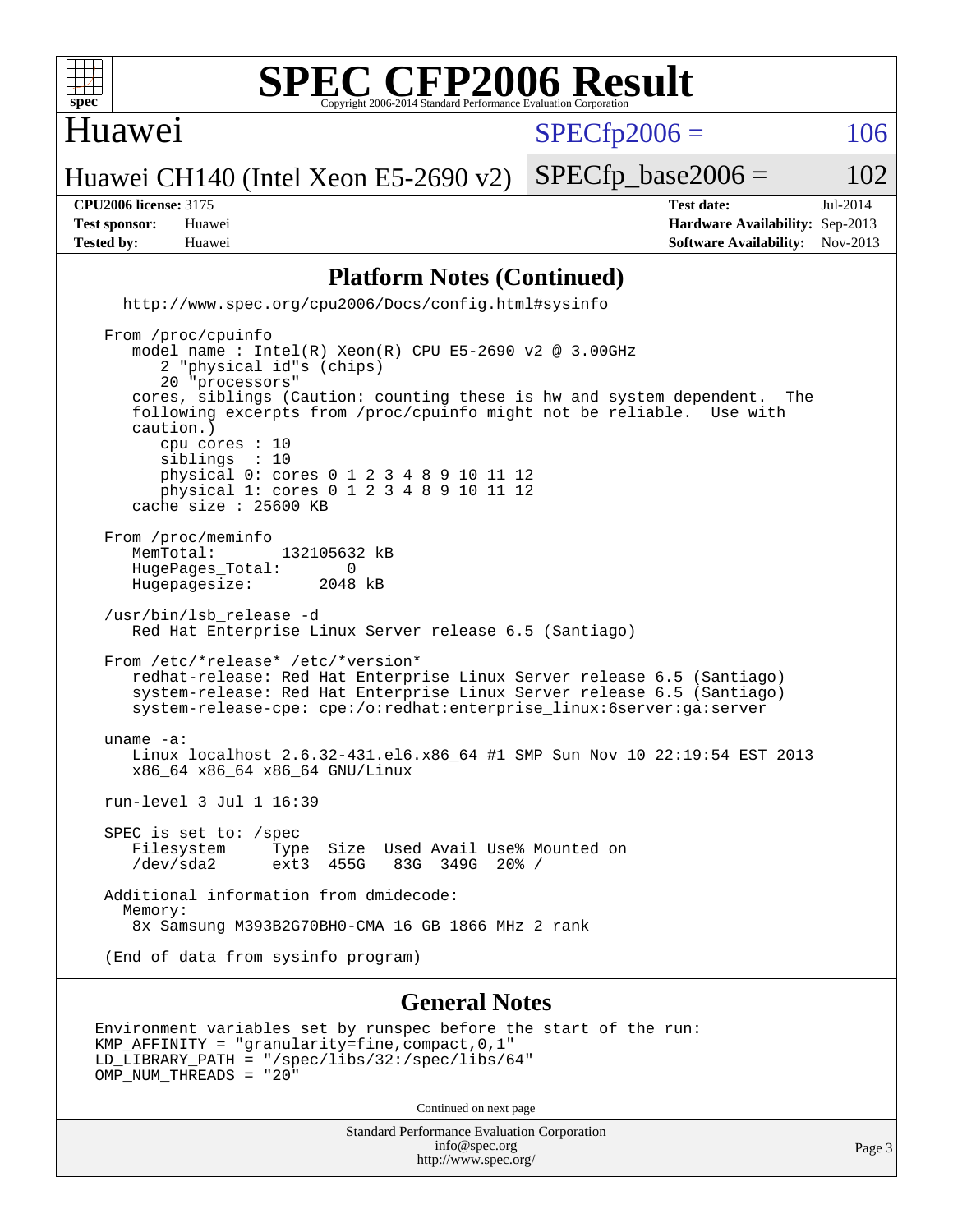

#### Huawei

 $SPECfp2006 = 106$  $SPECfp2006 = 106$ 

Huawei CH140 (Intel Xeon E5-2690 v2)

**[CPU2006 license:](http://www.spec.org/auto/cpu2006/Docs/result-fields.html#CPU2006license)** 3175 **[Test date:](http://www.spec.org/auto/cpu2006/Docs/result-fields.html#Testdate)** Jul-2014 **[Test sponsor:](http://www.spec.org/auto/cpu2006/Docs/result-fields.html#Testsponsor)** Huawei **[Hardware Availability:](http://www.spec.org/auto/cpu2006/Docs/result-fields.html#HardwareAvailability)** Sep-2013 **[Tested by:](http://www.spec.org/auto/cpu2006/Docs/result-fields.html#Testedby)** Huawei **[Software Availability:](http://www.spec.org/auto/cpu2006/Docs/result-fields.html#SoftwareAvailability)** Nov-2013

 $SPECTp\_base2006 = 102$ 

#### **[General Notes \(Continued\)](http://www.spec.org/auto/cpu2006/Docs/result-fields.html#GeneralNotes)**

 Binaries compiled on a system with 2 x Xeon X5645 CPU + 16GB memory using RHEL 6.1 Transparent Huge Pages enabled with: echo always > /sys/kernel/mm/redhat\_transparent\_hugepage/enabled

## **[Base Compiler Invocation](http://www.spec.org/auto/cpu2006/Docs/result-fields.html#BaseCompilerInvocation)**

 $C$  benchmarks:<br>icc  $-m64$ 

[C++ benchmarks:](http://www.spec.org/auto/cpu2006/Docs/result-fields.html#CXXbenchmarks) [icpc -m64](http://www.spec.org/cpu2006/results/res2014q3/cpu2006-20140818-30948.flags.html#user_CXXbase_intel_icpc_64bit_bedb90c1146cab66620883ef4f41a67e)

[Fortran benchmarks](http://www.spec.org/auto/cpu2006/Docs/result-fields.html#Fortranbenchmarks): [ifort -m64](http://www.spec.org/cpu2006/results/res2014q3/cpu2006-20140818-30948.flags.html#user_FCbase_intel_ifort_64bit_ee9d0fb25645d0210d97eb0527dcc06e)

[Benchmarks using both Fortran and C](http://www.spec.org/auto/cpu2006/Docs/result-fields.html#BenchmarksusingbothFortranandC): [icc -m64](http://www.spec.org/cpu2006/results/res2014q3/cpu2006-20140818-30948.flags.html#user_CC_FCbase_intel_icc_64bit_0b7121f5ab7cfabee23d88897260401c) [ifort -m64](http://www.spec.org/cpu2006/results/res2014q3/cpu2006-20140818-30948.flags.html#user_CC_FCbase_intel_ifort_64bit_ee9d0fb25645d0210d97eb0527dcc06e)

### **[Base Portability Flags](http://www.spec.org/auto/cpu2006/Docs/result-fields.html#BasePortabilityFlags)**

| 410.bwaves: -DSPEC CPU LP64                |                                                                |
|--------------------------------------------|----------------------------------------------------------------|
| 416.gamess: -DSPEC_CPU_LP64                |                                                                |
| 433.milc: -DSPEC CPU LP64                  |                                                                |
| 434.zeusmp: -DSPEC_CPU_LP64                |                                                                |
| 435.gromacs: -DSPEC_CPU_LP64 -nofor_main   |                                                                |
| 436.cactusADM: -DSPEC_CPU_LP64 -nofor main |                                                                |
| 437.leslie3d: -DSPEC CPU LP64              |                                                                |
| 444.namd: - DSPEC CPU LP64                 |                                                                |
| 447.dealII: -DSPEC CPU LP64                |                                                                |
| 450.soplex: -DSPEC_CPU_LP64                |                                                                |
| 453.povray: -DSPEC CPU LP64                |                                                                |
| 454.calculix: -DSPEC CPU LP64 -nofor main  |                                                                |
| 459.GemsFDTD: -DSPEC_CPU LP64              |                                                                |
| 465.tonto: -DSPEC CPU LP64                 |                                                                |
| 470.1bm: - DSPEC CPU LP64                  |                                                                |
|                                            | 481.wrf: -DSPEC CPU_LP64 -DSPEC_CPU_CASE_FLAG -DSPEC_CPU_LINUX |
| 482.sphinx3: -DSPEC CPU LP64               |                                                                |

### **[Base Optimization Flags](http://www.spec.org/auto/cpu2006/Docs/result-fields.html#BaseOptimizationFlags)**

[C benchmarks](http://www.spec.org/auto/cpu2006/Docs/result-fields.html#Cbenchmarks): [-xAVX](http://www.spec.org/cpu2006/results/res2014q3/cpu2006-20140818-30948.flags.html#user_CCbase_f-xAVX) [-ipo](http://www.spec.org/cpu2006/results/res2014q3/cpu2006-20140818-30948.flags.html#user_CCbase_f-ipo) [-O3](http://www.spec.org/cpu2006/results/res2014q3/cpu2006-20140818-30948.flags.html#user_CCbase_f-O3) [-no-prec-div](http://www.spec.org/cpu2006/results/res2014q3/cpu2006-20140818-30948.flags.html#user_CCbase_f-no-prec-div) [-static](http://www.spec.org/cpu2006/results/res2014q3/cpu2006-20140818-30948.flags.html#user_CCbase_f-static) [-parallel](http://www.spec.org/cpu2006/results/res2014q3/cpu2006-20140818-30948.flags.html#user_CCbase_f-parallel) [-opt-prefetch](http://www.spec.org/cpu2006/results/res2014q3/cpu2006-20140818-30948.flags.html#user_CCbase_f-opt-prefetch) [-ansi-alias](http://www.spec.org/cpu2006/results/res2014q3/cpu2006-20140818-30948.flags.html#user_CCbase_f-ansi-alias)

Continued on next page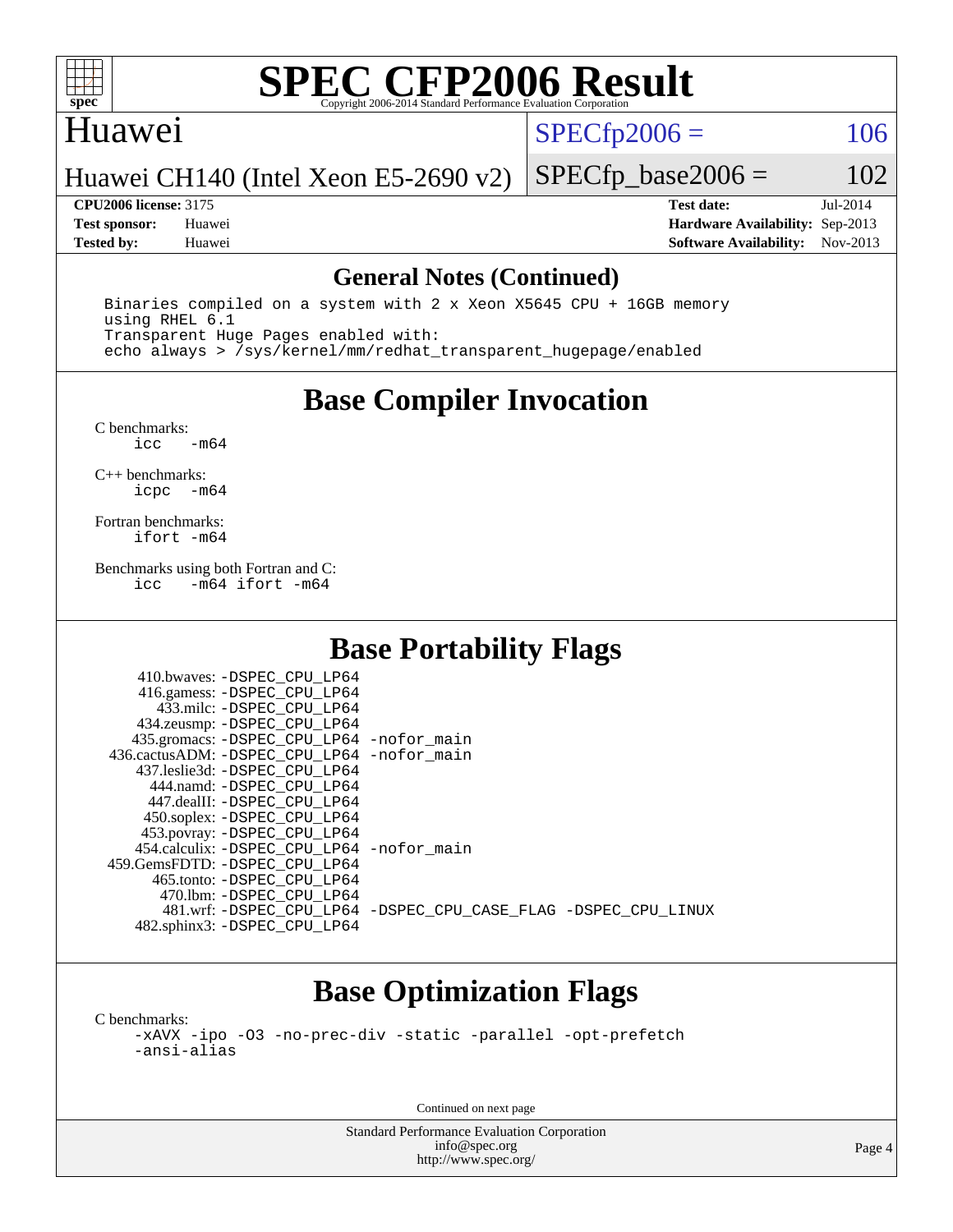

#### Huawei

 $SPECTp2006 = 106$ 

Huawei CH140 (Intel Xeon E5-2690 v2)

 $SPECTp\_base2006 = 102$ 

**[CPU2006 license:](http://www.spec.org/auto/cpu2006/Docs/result-fields.html#CPU2006license)** 3175 **[Test date:](http://www.spec.org/auto/cpu2006/Docs/result-fields.html#Testdate)** Jul-2014 **[Test sponsor:](http://www.spec.org/auto/cpu2006/Docs/result-fields.html#Testsponsor)** Huawei **[Hardware Availability:](http://www.spec.org/auto/cpu2006/Docs/result-fields.html#HardwareAvailability)** Sep-2013 **[Tested by:](http://www.spec.org/auto/cpu2006/Docs/result-fields.html#Testedby)** Huawei **[Software Availability:](http://www.spec.org/auto/cpu2006/Docs/result-fields.html#SoftwareAvailability)** Nov-2013

## **[Base Optimization Flags \(Continued\)](http://www.spec.org/auto/cpu2006/Docs/result-fields.html#BaseOptimizationFlags)**

[C++ benchmarks:](http://www.spec.org/auto/cpu2006/Docs/result-fields.html#CXXbenchmarks) [-xAVX](http://www.spec.org/cpu2006/results/res2014q3/cpu2006-20140818-30948.flags.html#user_CXXbase_f-xAVX) [-ipo](http://www.spec.org/cpu2006/results/res2014q3/cpu2006-20140818-30948.flags.html#user_CXXbase_f-ipo) [-O3](http://www.spec.org/cpu2006/results/res2014q3/cpu2006-20140818-30948.flags.html#user_CXXbase_f-O3) [-no-prec-div](http://www.spec.org/cpu2006/results/res2014q3/cpu2006-20140818-30948.flags.html#user_CXXbase_f-no-prec-div) [-static](http://www.spec.org/cpu2006/results/res2014q3/cpu2006-20140818-30948.flags.html#user_CXXbase_f-static) [-opt-prefetch](http://www.spec.org/cpu2006/results/res2014q3/cpu2006-20140818-30948.flags.html#user_CXXbase_f-opt-prefetch) [-ansi-alias](http://www.spec.org/cpu2006/results/res2014q3/cpu2006-20140818-30948.flags.html#user_CXXbase_f-ansi-alias) [Fortran benchmarks](http://www.spec.org/auto/cpu2006/Docs/result-fields.html#Fortranbenchmarks): [-xAVX](http://www.spec.org/cpu2006/results/res2014q3/cpu2006-20140818-30948.flags.html#user_FCbase_f-xAVX) [-ipo](http://www.spec.org/cpu2006/results/res2014q3/cpu2006-20140818-30948.flags.html#user_FCbase_f-ipo) [-O3](http://www.spec.org/cpu2006/results/res2014q3/cpu2006-20140818-30948.flags.html#user_FCbase_f-O3) [-no-prec-div](http://www.spec.org/cpu2006/results/res2014q3/cpu2006-20140818-30948.flags.html#user_FCbase_f-no-prec-div) [-static](http://www.spec.org/cpu2006/results/res2014q3/cpu2006-20140818-30948.flags.html#user_FCbase_f-static) [-parallel](http://www.spec.org/cpu2006/results/res2014q3/cpu2006-20140818-30948.flags.html#user_FCbase_f-parallel) [-opt-prefetch](http://www.spec.org/cpu2006/results/res2014q3/cpu2006-20140818-30948.flags.html#user_FCbase_f-opt-prefetch) [Benchmarks using both Fortran and C](http://www.spec.org/auto/cpu2006/Docs/result-fields.html#BenchmarksusingbothFortranandC):

[-xAVX](http://www.spec.org/cpu2006/results/res2014q3/cpu2006-20140818-30948.flags.html#user_CC_FCbase_f-xAVX) [-ipo](http://www.spec.org/cpu2006/results/res2014q3/cpu2006-20140818-30948.flags.html#user_CC_FCbase_f-ipo) [-O3](http://www.spec.org/cpu2006/results/res2014q3/cpu2006-20140818-30948.flags.html#user_CC_FCbase_f-O3) [-no-prec-div](http://www.spec.org/cpu2006/results/res2014q3/cpu2006-20140818-30948.flags.html#user_CC_FCbase_f-no-prec-div) [-static](http://www.spec.org/cpu2006/results/res2014q3/cpu2006-20140818-30948.flags.html#user_CC_FCbase_f-static) [-parallel](http://www.spec.org/cpu2006/results/res2014q3/cpu2006-20140818-30948.flags.html#user_CC_FCbase_f-parallel) [-opt-prefetch](http://www.spec.org/cpu2006/results/res2014q3/cpu2006-20140818-30948.flags.html#user_CC_FCbase_f-opt-prefetch) [-ansi-alias](http://www.spec.org/cpu2006/results/res2014q3/cpu2006-20140818-30948.flags.html#user_CC_FCbase_f-ansi-alias)

### **[Peak Compiler Invocation](http://www.spec.org/auto/cpu2006/Docs/result-fields.html#PeakCompilerInvocation)**

[C benchmarks](http://www.spec.org/auto/cpu2006/Docs/result-fields.html#Cbenchmarks):  $\frac{1}{2}$ cc  $-\text{m64}$ 

[C++ benchmarks:](http://www.spec.org/auto/cpu2006/Docs/result-fields.html#CXXbenchmarks) [icpc -m64](http://www.spec.org/cpu2006/results/res2014q3/cpu2006-20140818-30948.flags.html#user_CXXpeak_intel_icpc_64bit_bedb90c1146cab66620883ef4f41a67e)

[Fortran benchmarks](http://www.spec.org/auto/cpu2006/Docs/result-fields.html#Fortranbenchmarks): [ifort -m64](http://www.spec.org/cpu2006/results/res2014q3/cpu2006-20140818-30948.flags.html#user_FCpeak_intel_ifort_64bit_ee9d0fb25645d0210d97eb0527dcc06e)

[Benchmarks using both Fortran and C](http://www.spec.org/auto/cpu2006/Docs/result-fields.html#BenchmarksusingbothFortranandC): [icc -m64](http://www.spec.org/cpu2006/results/res2014q3/cpu2006-20140818-30948.flags.html#user_CC_FCpeak_intel_icc_64bit_0b7121f5ab7cfabee23d88897260401c) [ifort -m64](http://www.spec.org/cpu2006/results/res2014q3/cpu2006-20140818-30948.flags.html#user_CC_FCpeak_intel_ifort_64bit_ee9d0fb25645d0210d97eb0527dcc06e)

### **[Peak Portability Flags](http://www.spec.org/auto/cpu2006/Docs/result-fields.html#PeakPortabilityFlags)**

Same as Base Portability Flags

## **[Peak Optimization Flags](http://www.spec.org/auto/cpu2006/Docs/result-fields.html#PeakOptimizationFlags)**

[C benchmarks](http://www.spec.org/auto/cpu2006/Docs/result-fields.html#Cbenchmarks):

 433.milc: [-xAVX](http://www.spec.org/cpu2006/results/res2014q3/cpu2006-20140818-30948.flags.html#user_peakPASS2_CFLAGSPASS2_LDFLAGS433_milc_f-xAVX)(pass 2) [-prof-gen](http://www.spec.org/cpu2006/results/res2014q3/cpu2006-20140818-30948.flags.html#user_peakPASS1_CFLAGSPASS1_LDFLAGS433_milc_prof_gen_e43856698f6ca7b7e442dfd80e94a8fc)(pass 1) [-ipo](http://www.spec.org/cpu2006/results/res2014q3/cpu2006-20140818-30948.flags.html#user_peakPASS2_CFLAGSPASS2_LDFLAGS433_milc_f-ipo)(pass 2) [-O3](http://www.spec.org/cpu2006/results/res2014q3/cpu2006-20140818-30948.flags.html#user_peakPASS2_CFLAGSPASS2_LDFLAGS433_milc_f-O3)(pass 2) [-no-prec-div](http://www.spec.org/cpu2006/results/res2014q3/cpu2006-20140818-30948.flags.html#user_peakPASS2_CFLAGSPASS2_LDFLAGS433_milc_f-no-prec-div)(pass 2) [-prof-use](http://www.spec.org/cpu2006/results/res2014q3/cpu2006-20140818-30948.flags.html#user_peakPASS2_CFLAGSPASS2_LDFLAGS433_milc_prof_use_bccf7792157ff70d64e32fe3e1250b55)(pass 2) [-static](http://www.spec.org/cpu2006/results/res2014q3/cpu2006-20140818-30948.flags.html#user_peakOPTIMIZE433_milc_f-static) [-auto-ilp32](http://www.spec.org/cpu2006/results/res2014q3/cpu2006-20140818-30948.flags.html#user_peakCOPTIMIZE433_milc_f-auto-ilp32) [-ansi-alias](http://www.spec.org/cpu2006/results/res2014q3/cpu2006-20140818-30948.flags.html#user_peakCOPTIMIZE433_milc_f-ansi-alias)

 $470.$ lbm: basepeak = yes

482.sphinx3: basepeak = yes

[C++ benchmarks:](http://www.spec.org/auto/cpu2006/Docs/result-fields.html#CXXbenchmarks)

444.namd:  $-xAVX(pass 2)$  $-xAVX(pass 2)$  [-prof-gen](http://www.spec.org/cpu2006/results/res2014q3/cpu2006-20140818-30948.flags.html#user_peakPASS1_CXXFLAGSPASS1_LDFLAGS444_namd_prof_gen_e43856698f6ca7b7e442dfd80e94a8fc)(pass 1) [-ipo](http://www.spec.org/cpu2006/results/res2014q3/cpu2006-20140818-30948.flags.html#user_peakPASS2_CXXFLAGSPASS2_LDFLAGS444_namd_f-ipo)(pass 2) [-O3](http://www.spec.org/cpu2006/results/res2014q3/cpu2006-20140818-30948.flags.html#user_peakPASS2_CXXFLAGSPASS2_LDFLAGS444_namd_f-O3)(pass 2) [-no-prec-div](http://www.spec.org/cpu2006/results/res2014q3/cpu2006-20140818-30948.flags.html#user_peakPASS2_CXXFLAGSPASS2_LDFLAGS444_namd_f-no-prec-div)(pass 2) [-prof-use](http://www.spec.org/cpu2006/results/res2014q3/cpu2006-20140818-30948.flags.html#user_peakPASS2_CXXFLAGSPASS2_LDFLAGS444_namd_prof_use_bccf7792157ff70d64e32fe3e1250b55)(pass 2) [-fno-alias](http://www.spec.org/cpu2006/results/res2014q3/cpu2006-20140818-30948.flags.html#user_peakCXXOPTIMIZEOPTIMIZE444_namd_f-no-alias_694e77f6c5a51e658e82ccff53a9e63a) [-auto-ilp32](http://www.spec.org/cpu2006/results/res2014q3/cpu2006-20140818-30948.flags.html#user_peakCXXOPTIMIZE444_namd_f-auto-ilp32)

Continued on next page

Standard Performance Evaluation Corporation [info@spec.org](mailto:info@spec.org) <http://www.spec.org/>

Page 5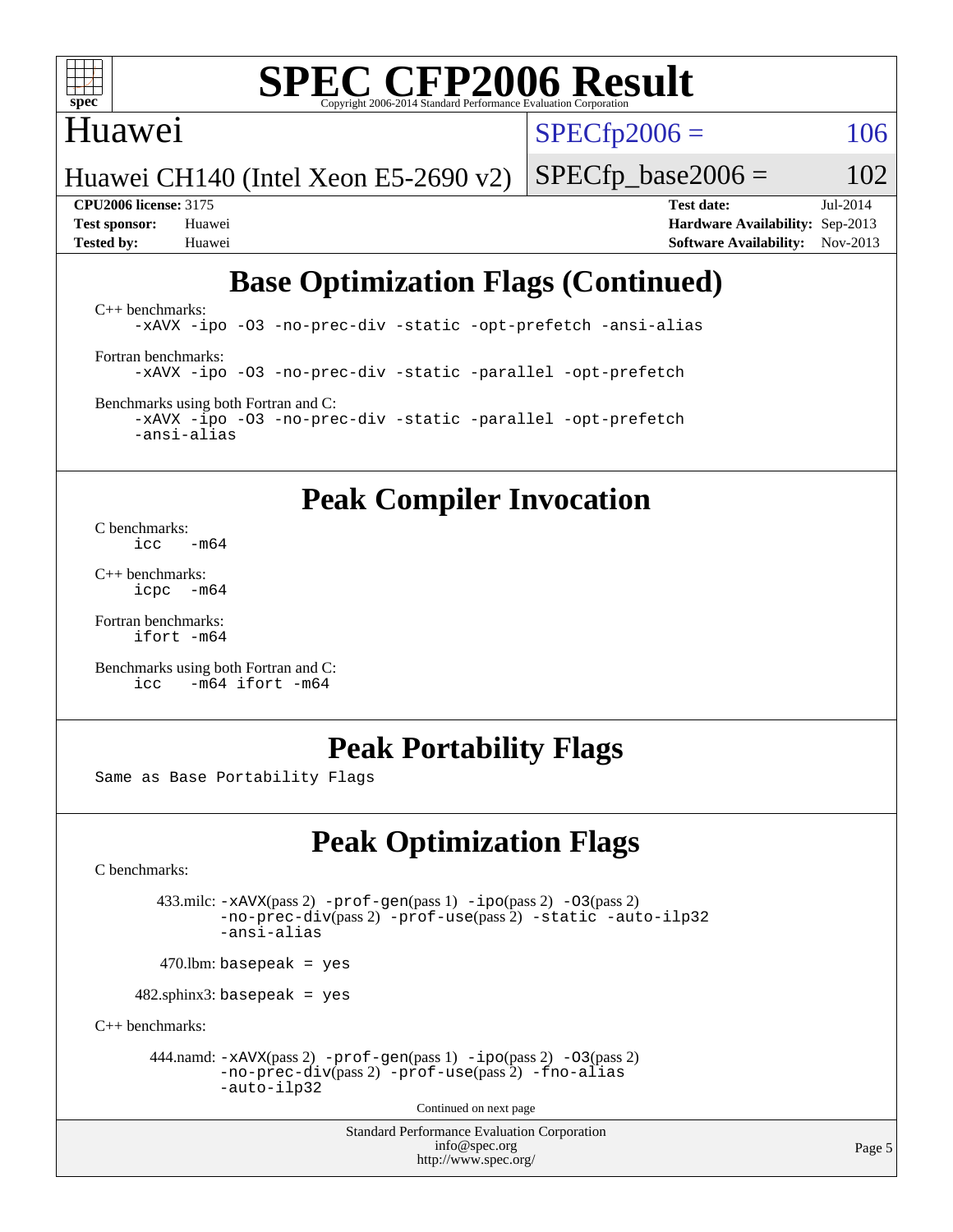

Huawei

 $SPECfp2006 = 106$  $SPECfp2006 = 106$ 

Huawei CH140 (Intel Xeon E5-2690 v2)

 $SPECTp\_base2006 = 102$ **[CPU2006 license:](http://www.spec.org/auto/cpu2006/Docs/result-fields.html#CPU2006license)** 3175 **[Test date:](http://www.spec.org/auto/cpu2006/Docs/result-fields.html#Testdate)** Jul-2014

## **[Peak Optimization Flags \(Continued\)](http://www.spec.org/auto/cpu2006/Docs/result-fields.html#PeakOptimizationFlags)**

**[Test sponsor:](http://www.spec.org/auto/cpu2006/Docs/result-fields.html#Testsponsor)** Huawei **[Hardware Availability:](http://www.spec.org/auto/cpu2006/Docs/result-fields.html#HardwareAvailability)** Sep-2013 **[Tested by:](http://www.spec.org/auto/cpu2006/Docs/result-fields.html#Testedby)** Huawei **[Software Availability:](http://www.spec.org/auto/cpu2006/Docs/result-fields.html#SoftwareAvailability)** Nov-2013

Standard Performance Evaluation Corporation 447.dealII: basepeak = yes  $450$ .soplex: basepeak = yes 453.povray: [-xAVX](http://www.spec.org/cpu2006/results/res2014q3/cpu2006-20140818-30948.flags.html#user_peakPASS2_CXXFLAGSPASS2_LDFLAGS453_povray_f-xAVX)(pass 2) [-prof-gen](http://www.spec.org/cpu2006/results/res2014q3/cpu2006-20140818-30948.flags.html#user_peakPASS1_CXXFLAGSPASS1_LDFLAGS453_povray_prof_gen_e43856698f6ca7b7e442dfd80e94a8fc)(pass 1) [-ipo](http://www.spec.org/cpu2006/results/res2014q3/cpu2006-20140818-30948.flags.html#user_peakPASS2_CXXFLAGSPASS2_LDFLAGS453_povray_f-ipo)(pass 2) [-O3](http://www.spec.org/cpu2006/results/res2014q3/cpu2006-20140818-30948.flags.html#user_peakPASS2_CXXFLAGSPASS2_LDFLAGS453_povray_f-O3)(pass 2) [-no-prec-div](http://www.spec.org/cpu2006/results/res2014q3/cpu2006-20140818-30948.flags.html#user_peakPASS2_CXXFLAGSPASS2_LDFLAGS453_povray_f-no-prec-div)(pass 2) [-prof-use](http://www.spec.org/cpu2006/results/res2014q3/cpu2006-20140818-30948.flags.html#user_peakPASS2_CXXFLAGSPASS2_LDFLAGS453_povray_prof_use_bccf7792157ff70d64e32fe3e1250b55)(pass 2) [-unroll4](http://www.spec.org/cpu2006/results/res2014q3/cpu2006-20140818-30948.flags.html#user_peakCXXOPTIMIZE453_povray_f-unroll_4e5e4ed65b7fd20bdcd365bec371b81f) [-ansi-alias](http://www.spec.org/cpu2006/results/res2014q3/cpu2006-20140818-30948.flags.html#user_peakCXXOPTIMIZE453_povray_f-ansi-alias) [Fortran benchmarks](http://www.spec.org/auto/cpu2006/Docs/result-fields.html#Fortranbenchmarks): 410.bwaves: [-xAVX](http://www.spec.org/cpu2006/results/res2014q3/cpu2006-20140818-30948.flags.html#user_peakOPTIMIZE410_bwaves_f-xAVX) [-ipo](http://www.spec.org/cpu2006/results/res2014q3/cpu2006-20140818-30948.flags.html#user_peakOPTIMIZE410_bwaves_f-ipo) [-O3](http://www.spec.org/cpu2006/results/res2014q3/cpu2006-20140818-30948.flags.html#user_peakOPTIMIZE410_bwaves_f-O3) [-no-prec-div](http://www.spec.org/cpu2006/results/res2014q3/cpu2006-20140818-30948.flags.html#user_peakOPTIMIZE410_bwaves_f-no-prec-div) [-opt-prefetch](http://www.spec.org/cpu2006/results/res2014q3/cpu2006-20140818-30948.flags.html#user_peakOPTIMIZE410_bwaves_f-opt-prefetch) [-parallel](http://www.spec.org/cpu2006/results/res2014q3/cpu2006-20140818-30948.flags.html#user_peakOPTIMIZE410_bwaves_f-parallel) [-static](http://www.spec.org/cpu2006/results/res2014q3/cpu2006-20140818-30948.flags.html#user_peakOPTIMIZE410_bwaves_f-static) 416.gamess: [-xAVX](http://www.spec.org/cpu2006/results/res2014q3/cpu2006-20140818-30948.flags.html#user_peakPASS2_FFLAGSPASS2_LDFLAGS416_gamess_f-xAVX)(pass 2) [-prof-gen](http://www.spec.org/cpu2006/results/res2014q3/cpu2006-20140818-30948.flags.html#user_peakPASS1_FFLAGSPASS1_LDFLAGS416_gamess_prof_gen_e43856698f6ca7b7e442dfd80e94a8fc)(pass 1) [-ipo](http://www.spec.org/cpu2006/results/res2014q3/cpu2006-20140818-30948.flags.html#user_peakPASS2_FFLAGSPASS2_LDFLAGS416_gamess_f-ipo)(pass 2) [-O3](http://www.spec.org/cpu2006/results/res2014q3/cpu2006-20140818-30948.flags.html#user_peakPASS2_FFLAGSPASS2_LDFLAGS416_gamess_f-O3)(pass 2) [-no-prec-div](http://www.spec.org/cpu2006/results/res2014q3/cpu2006-20140818-30948.flags.html#user_peakPASS2_FFLAGSPASS2_LDFLAGS416_gamess_f-no-prec-div)(pass 2) [-prof-use](http://www.spec.org/cpu2006/results/res2014q3/cpu2006-20140818-30948.flags.html#user_peakPASS2_FFLAGSPASS2_LDFLAGS416_gamess_prof_use_bccf7792157ff70d64e32fe3e1250b55)(pass 2) [-unroll2](http://www.spec.org/cpu2006/results/res2014q3/cpu2006-20140818-30948.flags.html#user_peakOPTIMIZE416_gamess_f-unroll_784dae83bebfb236979b41d2422d7ec2) [-inline-level=0](http://www.spec.org/cpu2006/results/res2014q3/cpu2006-20140818-30948.flags.html#user_peakOPTIMIZE416_gamess_f-inline-level_318d07a09274ad25e8d15dbfaa68ba50) [-scalar-rep-](http://www.spec.org/cpu2006/results/res2014q3/cpu2006-20140818-30948.flags.html#user_peakOPTIMIZE416_gamess_f-disablescalarrep_abbcad04450fb118e4809c81d83c8a1d) [-static](http://www.spec.org/cpu2006/results/res2014q3/cpu2006-20140818-30948.flags.html#user_peakOPTIMIZE416_gamess_f-static) 434.zeusmp: basepeak = yes 437.leslie3d: basepeak = yes 459.GemsFDTD: [-xAVX](http://www.spec.org/cpu2006/results/res2014q3/cpu2006-20140818-30948.flags.html#user_peakPASS2_FFLAGSPASS2_LDFLAGS459_GemsFDTD_f-xAVX)(pass 2) [-prof-gen](http://www.spec.org/cpu2006/results/res2014q3/cpu2006-20140818-30948.flags.html#user_peakPASS1_FFLAGSPASS1_LDFLAGS459_GemsFDTD_prof_gen_e43856698f6ca7b7e442dfd80e94a8fc)(pass 1) [-ipo](http://www.spec.org/cpu2006/results/res2014q3/cpu2006-20140818-30948.flags.html#user_peakPASS2_FFLAGSPASS2_LDFLAGS459_GemsFDTD_f-ipo)(pass 2) [-O3](http://www.spec.org/cpu2006/results/res2014q3/cpu2006-20140818-30948.flags.html#user_peakPASS2_FFLAGSPASS2_LDFLAGS459_GemsFDTD_f-O3)(pass 2) [-no-prec-div](http://www.spec.org/cpu2006/results/res2014q3/cpu2006-20140818-30948.flags.html#user_peakPASS2_FFLAGSPASS2_LDFLAGS459_GemsFDTD_f-no-prec-div)(pass 2) [-prof-use](http://www.spec.org/cpu2006/results/res2014q3/cpu2006-20140818-30948.flags.html#user_peakPASS2_FFLAGSPASS2_LDFLAGS459_GemsFDTD_prof_use_bccf7792157ff70d64e32fe3e1250b55)(pass 2) [-unroll2](http://www.spec.org/cpu2006/results/res2014q3/cpu2006-20140818-30948.flags.html#user_peakOPTIMIZE459_GemsFDTD_f-unroll_784dae83bebfb236979b41d2422d7ec2) [-inline-level=0](http://www.spec.org/cpu2006/results/res2014q3/cpu2006-20140818-30948.flags.html#user_peakOPTIMIZE459_GemsFDTD_f-inline-level_318d07a09274ad25e8d15dbfaa68ba50) [-opt-prefetch](http://www.spec.org/cpu2006/results/res2014q3/cpu2006-20140818-30948.flags.html#user_peakOPTIMIZE459_GemsFDTD_f-opt-prefetch) [-parallel](http://www.spec.org/cpu2006/results/res2014q3/cpu2006-20140818-30948.flags.html#user_peakOPTIMIZE459_GemsFDTD_f-parallel) 465.tonto: [-xAVX](http://www.spec.org/cpu2006/results/res2014q3/cpu2006-20140818-30948.flags.html#user_peakPASS2_FFLAGSPASS2_LDFLAGS465_tonto_f-xAVX)(pass 2) [-prof-gen](http://www.spec.org/cpu2006/results/res2014q3/cpu2006-20140818-30948.flags.html#user_peakPASS1_FFLAGSPASS1_LDFLAGS465_tonto_prof_gen_e43856698f6ca7b7e442dfd80e94a8fc)(pass 1) [-ipo](http://www.spec.org/cpu2006/results/res2014q3/cpu2006-20140818-30948.flags.html#user_peakPASS2_FFLAGSPASS2_LDFLAGS465_tonto_f-ipo)(pass 2) [-O3](http://www.spec.org/cpu2006/results/res2014q3/cpu2006-20140818-30948.flags.html#user_peakPASS2_FFLAGSPASS2_LDFLAGS465_tonto_f-O3)(pass 2) [-no-prec-div](http://www.spec.org/cpu2006/results/res2014q3/cpu2006-20140818-30948.flags.html#user_peakPASS2_FFLAGSPASS2_LDFLAGS465_tonto_f-no-prec-div)(pass 2) [-prof-use](http://www.spec.org/cpu2006/results/res2014q3/cpu2006-20140818-30948.flags.html#user_peakPASS2_FFLAGSPASS2_LDFLAGS465_tonto_prof_use_bccf7792157ff70d64e32fe3e1250b55)(pass 2) [-inline-calloc](http://www.spec.org/cpu2006/results/res2014q3/cpu2006-20140818-30948.flags.html#user_peakOPTIMIZE465_tonto_f-inline-calloc) [-opt-malloc-options=3](http://www.spec.org/cpu2006/results/res2014q3/cpu2006-20140818-30948.flags.html#user_peakOPTIMIZE465_tonto_f-opt-malloc-options_13ab9b803cf986b4ee62f0a5998c2238) [-auto](http://www.spec.org/cpu2006/results/res2014q3/cpu2006-20140818-30948.flags.html#user_peakOPTIMIZE465_tonto_f-auto) [-unroll4](http://www.spec.org/cpu2006/results/res2014q3/cpu2006-20140818-30948.flags.html#user_peakOPTIMIZE465_tonto_f-unroll_4e5e4ed65b7fd20bdcd365bec371b81f) [Benchmarks using both Fortran and C](http://www.spec.org/auto/cpu2006/Docs/result-fields.html#BenchmarksusingbothFortranandC): 435.gromacs: basepeak = yes  $436.cactusADM: basepeak = yes$  454.calculix: [-xAVX](http://www.spec.org/cpu2006/results/res2014q3/cpu2006-20140818-30948.flags.html#user_peakOPTIMIZE454_calculix_f-xAVX) [-ipo](http://www.spec.org/cpu2006/results/res2014q3/cpu2006-20140818-30948.flags.html#user_peakOPTIMIZE454_calculix_f-ipo) [-O3](http://www.spec.org/cpu2006/results/res2014q3/cpu2006-20140818-30948.flags.html#user_peakOPTIMIZE454_calculix_f-O3) [-no-prec-div](http://www.spec.org/cpu2006/results/res2014q3/cpu2006-20140818-30948.flags.html#user_peakOPTIMIZE454_calculix_f-no-prec-div) [-auto-ilp32](http://www.spec.org/cpu2006/results/res2014q3/cpu2006-20140818-30948.flags.html#user_peakCOPTIMIZE454_calculix_f-auto-ilp32) [-ansi-alias](http://www.spec.org/cpu2006/results/res2014q3/cpu2006-20140818-30948.flags.html#user_peakCOPTIMIZE454_calculix_f-ansi-alias)  $481$ .wrf: basepeak = yes The flags files that were used to format this result can be browsed at <http://www.spec.org/cpu2006/flags/Intel-ic12.1-official-linux64.20120425.html> <http://www.spec.org/cpu2006/flags/Huawei-Platform-Settings-V1.0-IVB-RevG.html> You can also download the XML flags sources by saving the following links: <http://www.spec.org/cpu2006/flags/Intel-ic12.1-official-linux64.20120425.xml> <http://www.spec.org/cpu2006/flags/Huawei-Platform-Settings-V1.0-IVB-RevG.xml>